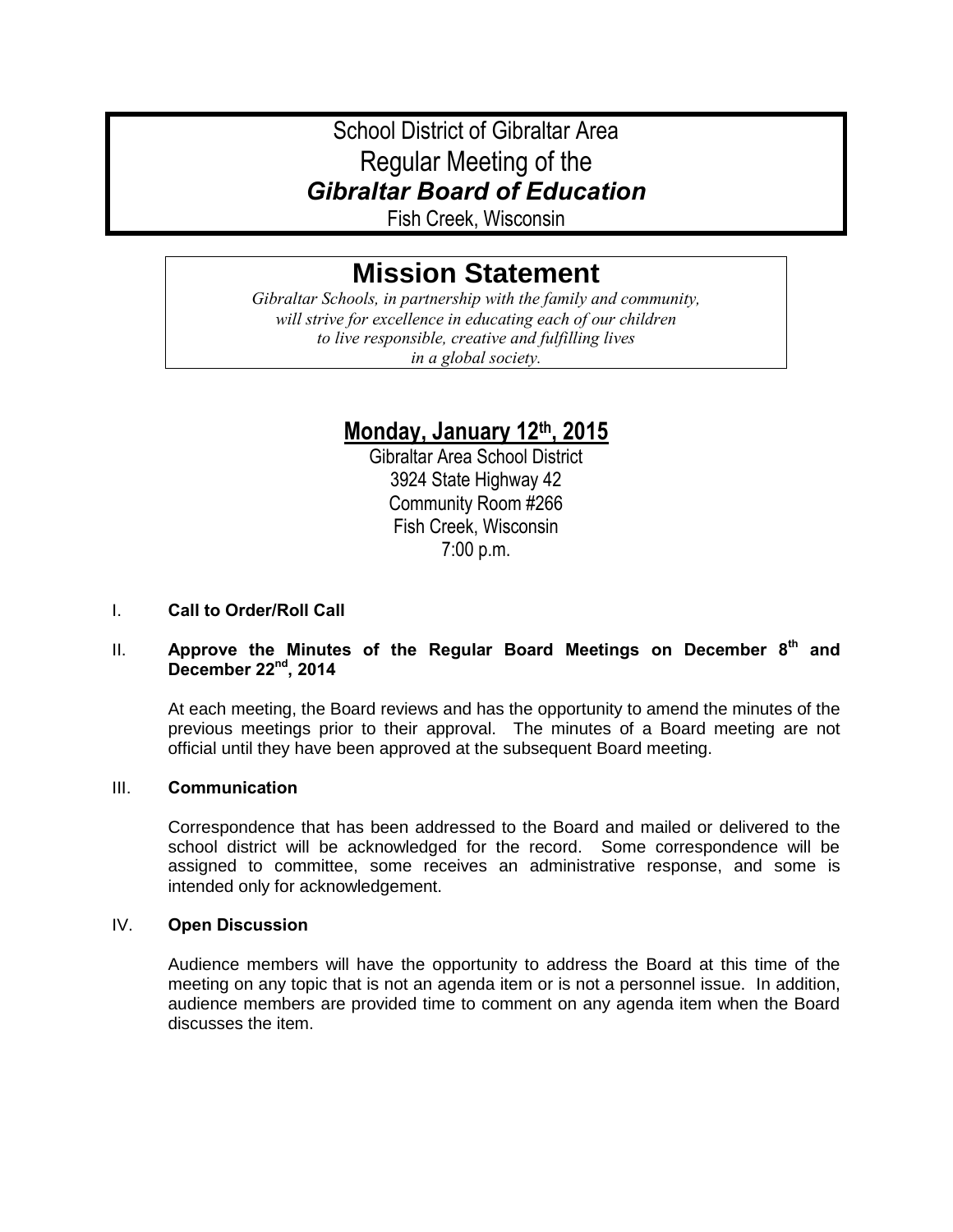#### V. **Hear Update and Take Possible Action on the Secondary School Support Plan**

The administration will provide an update on the support plan at the secondary school. Board members will continue to discuss the current plan and possible options for providing additional support to the school as needed.

#### VI. **Hear Administrative Reports on Current School Events**

The Superintendent, Principal, Director of Learning, Dean of Students, and Business Manager will use this opportunity to provide the Board with current school and district information.

#### VII. **Hear Update on Dining Room Program**

The administration will provide an update on the new dining room program. The update will include results from a recent survey of teachers and support staff. Mr. Mulrain will also share information on similar programs in other school districts.

#### VIII. **Discuss the 2015-2016 School Calendar**

The Board will be asked to review and discuss a draft of the 2015-2016 calendar. Discussion of the subsequent year's calendar may require more than one meeting. A final proposal for the 2015-2016 school year calendar will be presented for approval in February.

#### IX. **Review WASB Delegate Assembly Resolutions**

The Board will review and discuss the WASB Policy and Resolutions Committee Report on the 2015 resolutions. The purpose of the review is to provide the Gibraltar WASB Delegate with the direction of the Board related to each of the proposed resolutions to be discussed and decided at the Assembly.

#### X. **Approve Payment of Bills**

The school district's financial bills are submitted for Board consideration at each regularly scheduled meeting. Each bill and its expense are listed. Board approval authorizes the Business Manager to pay the bills.

# XI. **Verify Declarations of Candidacy for April School Board Election**

The Board will Examine and verify the Declarations of Candidacy submitted to the district for the April 2015 school board election.

# XII. **Certify Names of Candidates for April School Board Election**

The Board will certify the names of candidates for the April school board elections for submission to the County Clerk and placement of the names on the April ballot.